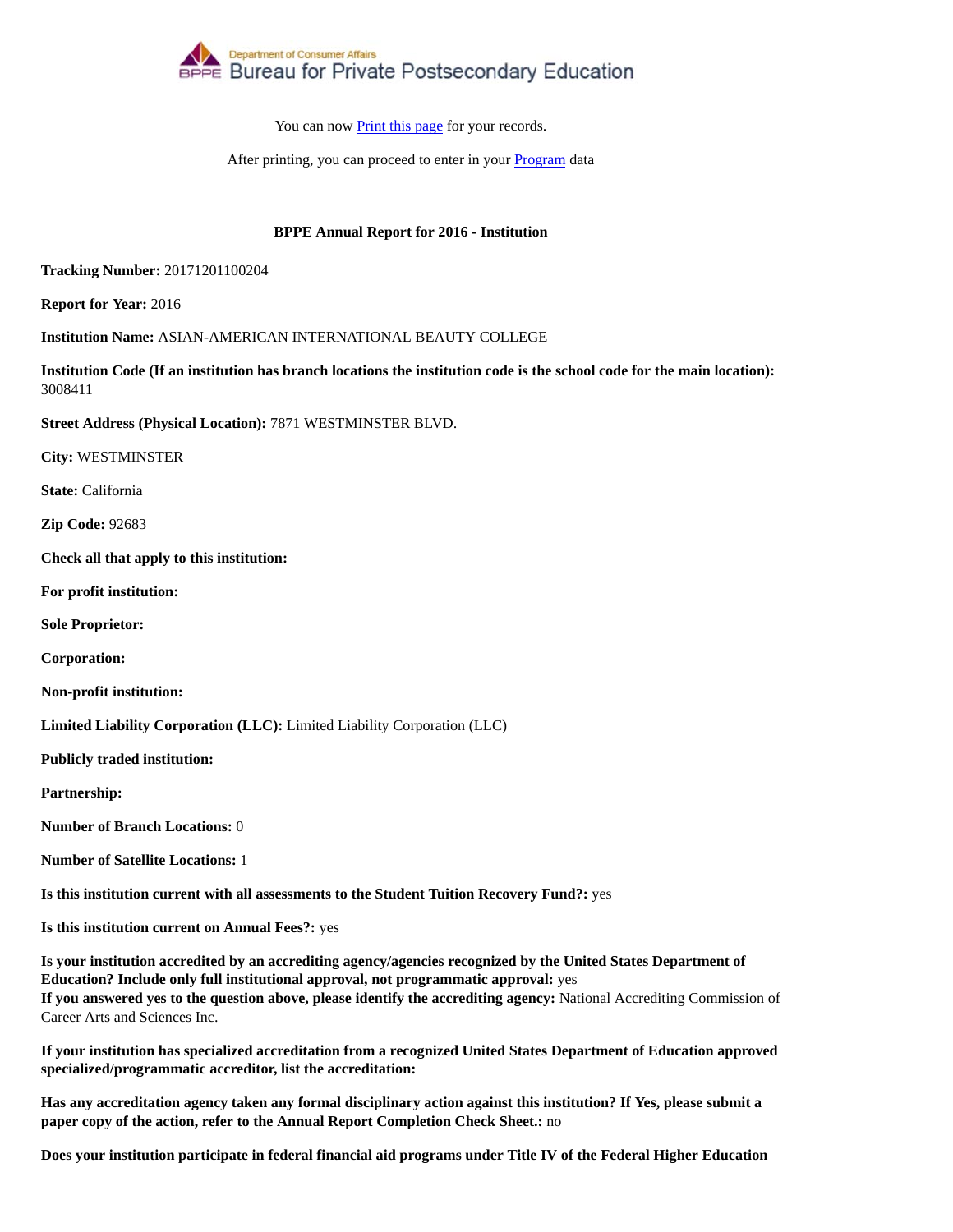### **Act?:** yes

**What is the total amount of Title IV funds received by your institution in 2016?:** 501472

**Does your institution participate in veteran's financial aid education programs?:** no

**What is the total amount of veteran's financial aid funds received by your institution in 2016?:**

**Does your institution participate in the Cal Grant program?:** no

**What is the total amount of Cal Grant funds received by your institution in 2015?:**

**Is your institution on the California Eligible Training Provider List (ETPL)?:** no

**Is your institution receiving funds from the Work Innovation and Opportunity Act (WIOA) Program?:** no

**What is the total amount of WIOA funds received by your institution in 2016?:**

**Does your institution participate in, or offer any another government or non-governmental financial aid programs?** no

**If yes, please indicate the name of the financial aid program:**

**The percentage of institutional income in 2016 that was derived from public funding:** 50

**Enter the most recent three-year Cohort Default Rate reported by the US Department of Education, for this institution:**

**The percentage of students who in 2016 received federal student loans to help pay their cost of education at the school was:** 0

**Total number of students enrolled at this institution:** 1068

**Number of Doctorate Degrees programs Offered:** 0

**Number of Students enrolled in Doctorate level programs at this Institution:** 0

**Number of Master Degrees programs Offered:** 0

**Number of Students enrolled in Master level programs at this institution:** 0

**Number of Bachelor Degrees programs Offered:** 0

**Number of Students enrolled in Bachelor level programs at this institution:** 0

**Number of Associate Degrees programs Offered:** 0

**Number of Students enrolled in Associate level programs at this institution:** 0

**Number of Diploma or Certificate Programs Offered:** 4

**Number of Students enrolled in Diploma or Certificate programs at this institution:** 1068

**Institution's website:** http://www.aabeautycollege.com

**Performance Fact Sheet:** http://www.aabeautycollege.com/cms/article\_view.php?id=4

**2016 Catalog:** http://www.aabeautycollege.com/cms/article\_view.php?id=4

**Annual Report:** http://www.aabeautycollege.com/cms/article\_view.php?id=4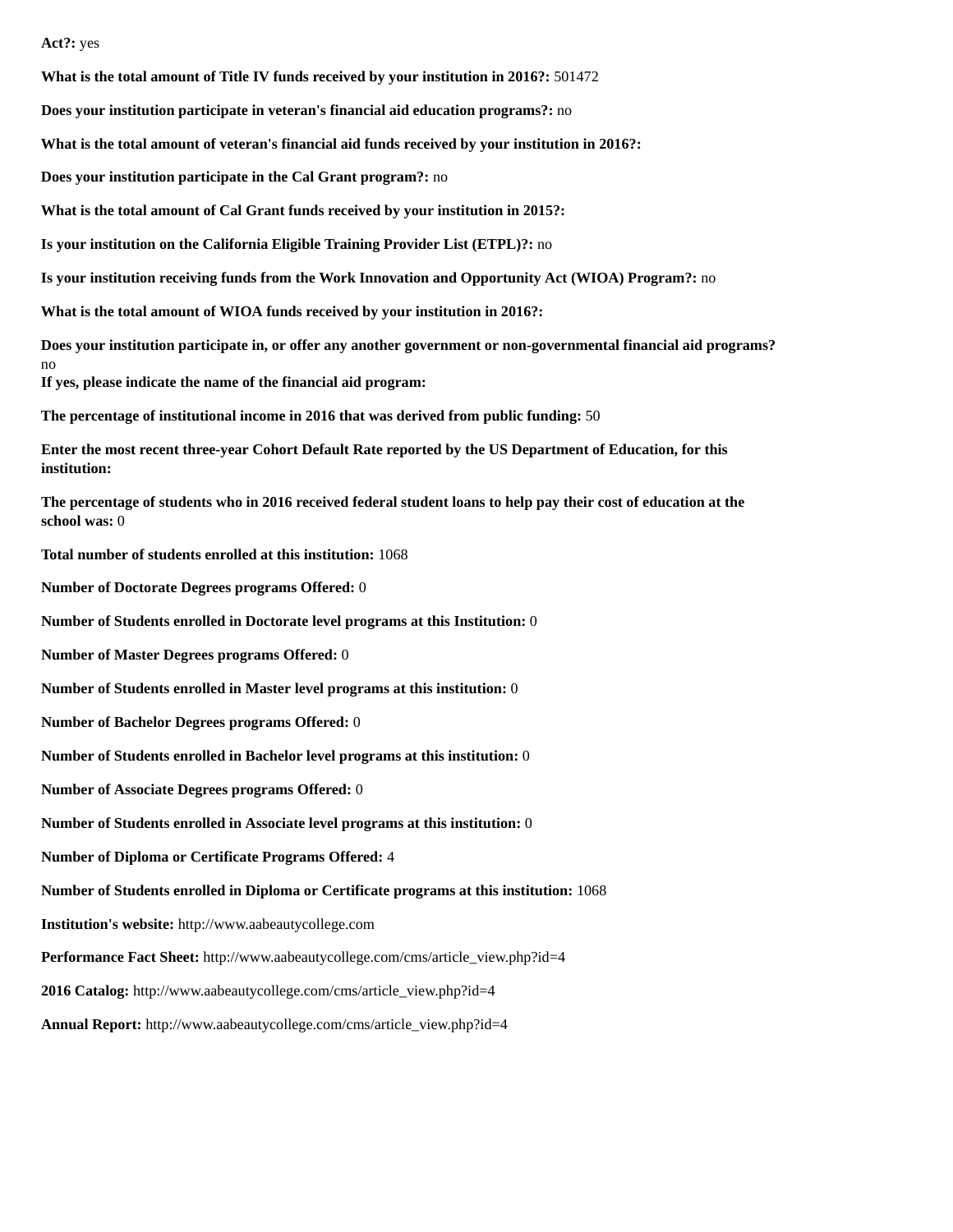

After printing, you can proceed to enter in additional Programs data OR you can begin to enter in Branches data

### **BPPE Annual Report for 2016 – Programs**

**Tracking Number:** 20171201101137

**Report for Year:** 2016

**Institution Name:** ASIAN-AMERICAN INTERNATIONAL BEAUTY COLLEGE

**Institution Code:** 3008411

### **INFORMATON FOR EACH EDUCATIONAL PROGRAM OFFERED AT THE INSTITUTION Degree/Program Level:** DiplomaCertificate

**If Other, please specify:**

**Degree/Program Title:** DiplomaCertificate

**If Other Doctorate, Other Master, Other Bachelor, Other Associate or Other was chosen, please specify:** Certificate

**Name of Program (e.g. Business Administration, Massage, etc.):** Cosmetology

**Number of Degrees or Diplomas Awarded:** 39

**Total Charges for this program (Report whole dollars only): \$** 9500

**The percentage of enrolled students in 2016 receiving federal student loans to pay for this program.** 0

**The percentage of graduates in 2016 who took out federal student loans to pay for this program.** 0

**Number of Students Who Began the Program:** 51

**Students Available for Graduation:** 51

**On-time Graduates:** 2

**Completion Rate:** 4

**150% Completion Rate:** 86

**Is the above data taken from the Integrated Postsecondary Education Data System (IPEDS) of the United States Department of Education?:** yes

**PLACEMENT Graduates Available for Employment:** 43

**Graduates Employed in the Field:** 19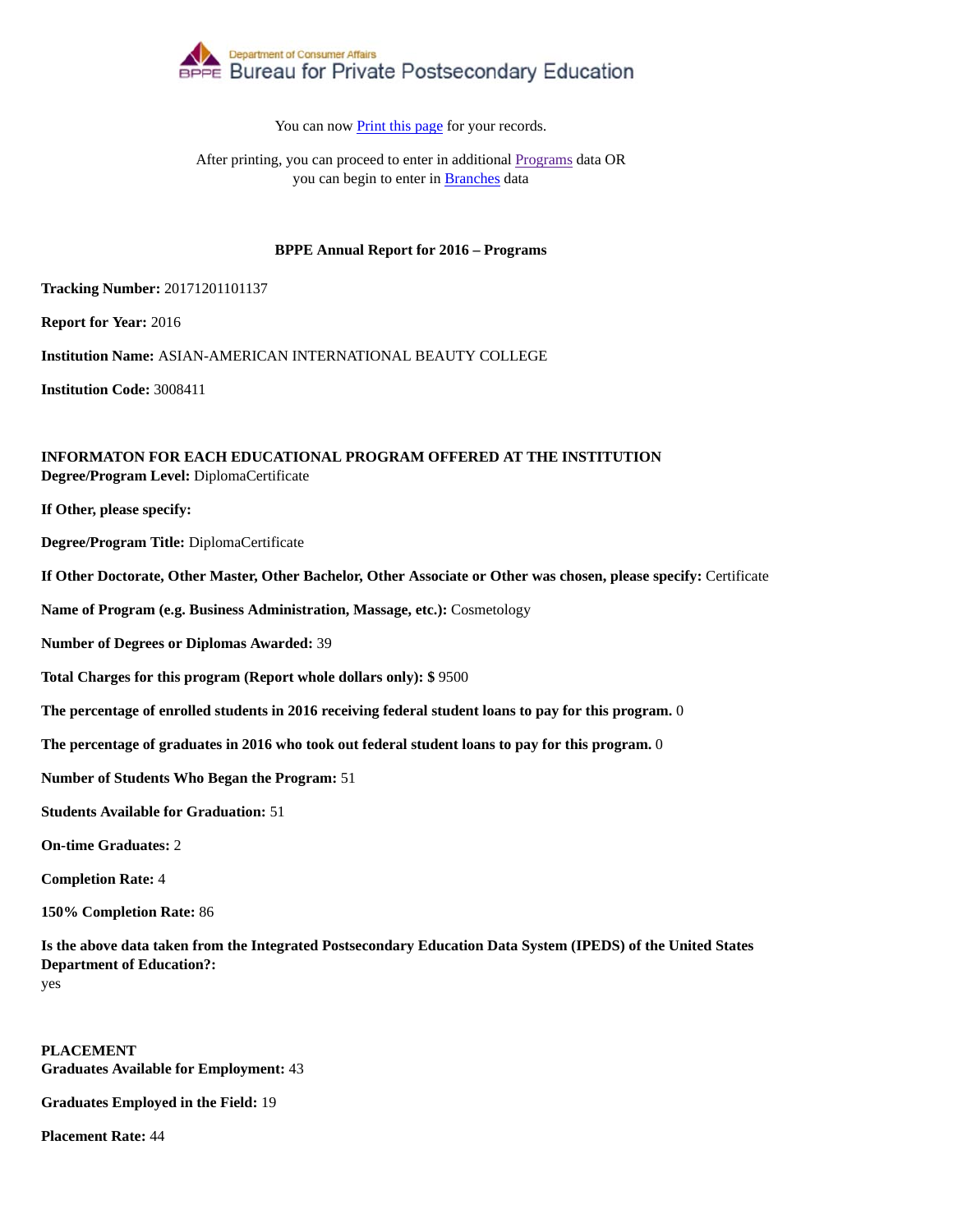**Graduates employed in the field at least 30 hours per week:** 13

**Indicate the number of graduates employed: Single position in field:** 18 **Concurrent aggregated positions in field (2 or more posistions at the same time):** 1 **Freelance/self-employed: By the institution or an employer owned by the institution, or an employer who shared ownership with the institution:** 0

### **EXAM PASSAGE RATE Does this educational program lead to an occupation that requires State licensing?:** yes

**If Yes, please provide the information below (For each of the last two years): First Data Year 2016:**

**Name of the State licensing entity that licenses this field:** California State Board Of Barbering And Cosmetology

**Name of Exam:** Cosmetology

**Number of Graduates Taking State Exam:** 18

**Number Who Passed the State Exam:** 12

**Number Who Failed the State Exam:** 6

**Passage Rate:** 67

**Is this data from the State licensing agency that administered the exam?:** yes

**Name of Agency:** California State Board Of Barbering And Cosmetology

**If the response to #29 was no, provide a description of the process used for attempting to contact students:**

**Second Data Year 2015:**

**Name of the State licensing entity that licenses this field:** California State Board Of Barbering And Cosmetology

**Name of State Exam:** Cosmetology

**Number of Graduates Taking State Exam:** 39

**Number Who Passed the State Exam:** 32

**Number Who Failed the State Exam:** 7

**Passage Rate:** 82

**Is this data from the licensing agency that administered the State exam?:** yes

**Name of Agency:** California State Board Of Barbering And Cosmetology

**If the response to #37 was no, provide a description of the process used for attempting to contact students:**

**Do graduates have the option or requirement for more than one type of licensing State exam?:**

**Provide the names of other licensing exam options: Name of Option/Requirement:**

**Name of Option/Requirement:**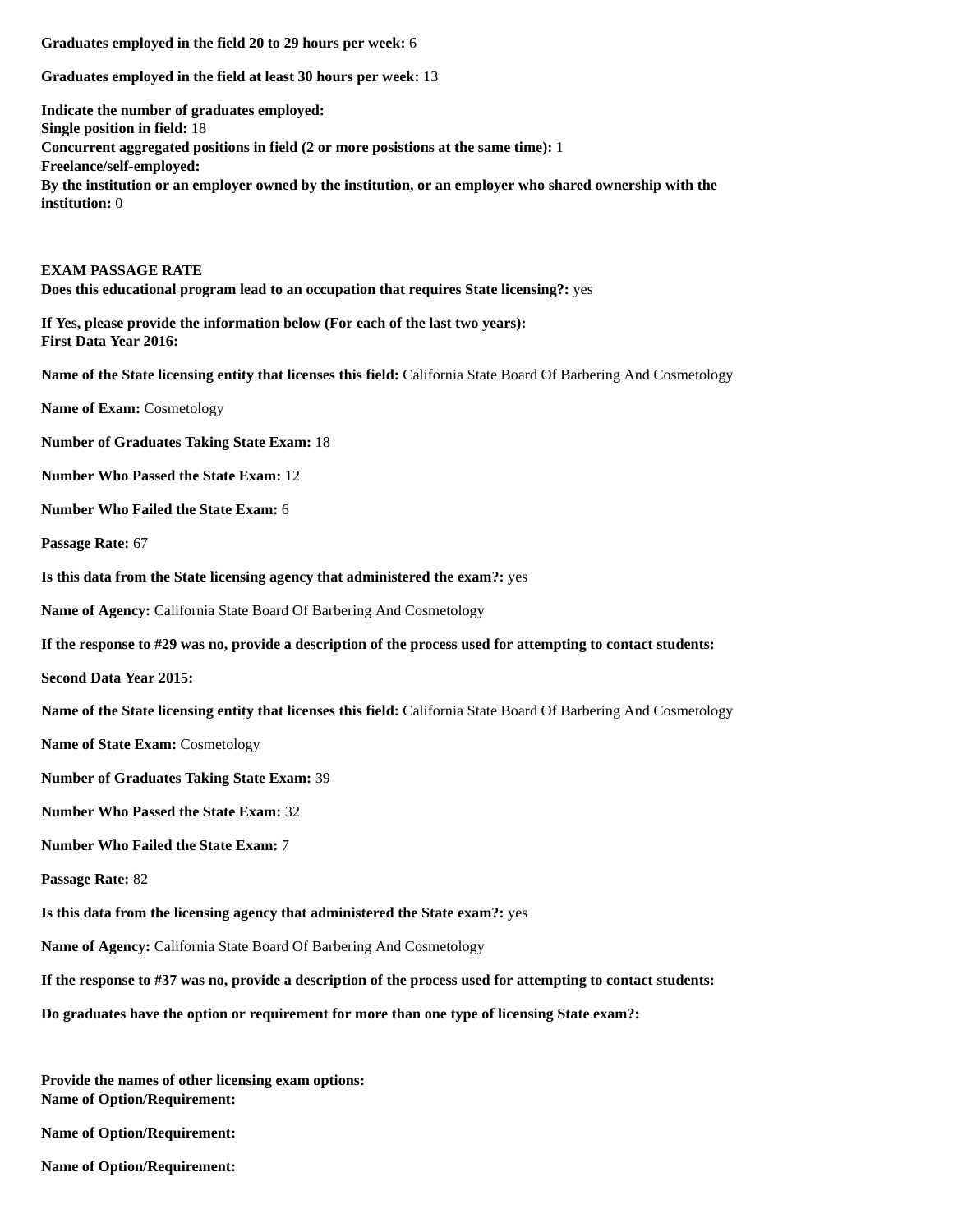**Graduates Available for Employment:**

**Graduates Employed in the Field:**

**Graduates Employed in the Field Reported receiving the following Salary or Wage:**

- **\$5,001 \$10,000:** 1
- **\$10,001 \$15,000:** 11
- **\$15,001 \$20,000:** 6
- **\$20,001 \$25,000:** 1
- **\$25,001 \$30,000:** 1
- **\$30,001 \$35,000:** 0
- **\$35,001 \$40,000:** 0
- **\$40,001 \$45,000:** 0
- **\$45,001 \$50,000:** 0
- **\$50,001 \$55,000:** 0
- **\$55,001 \$60,000:** 0
- **\$60,001 \$65,000:** 0
- **\$65,001 \$70,000:** 0
- **\$70,001 \$75,000:** 0
- **\$75,001 \$80,000:** 0
- **\$80,001 \$85,000:** 0
- **\$85,001 \$90,000:** 0
- **\$90,001 \$95,000:** 0
- **\$95,001 \$100,000:** 0
- **Over \$100,000:** 0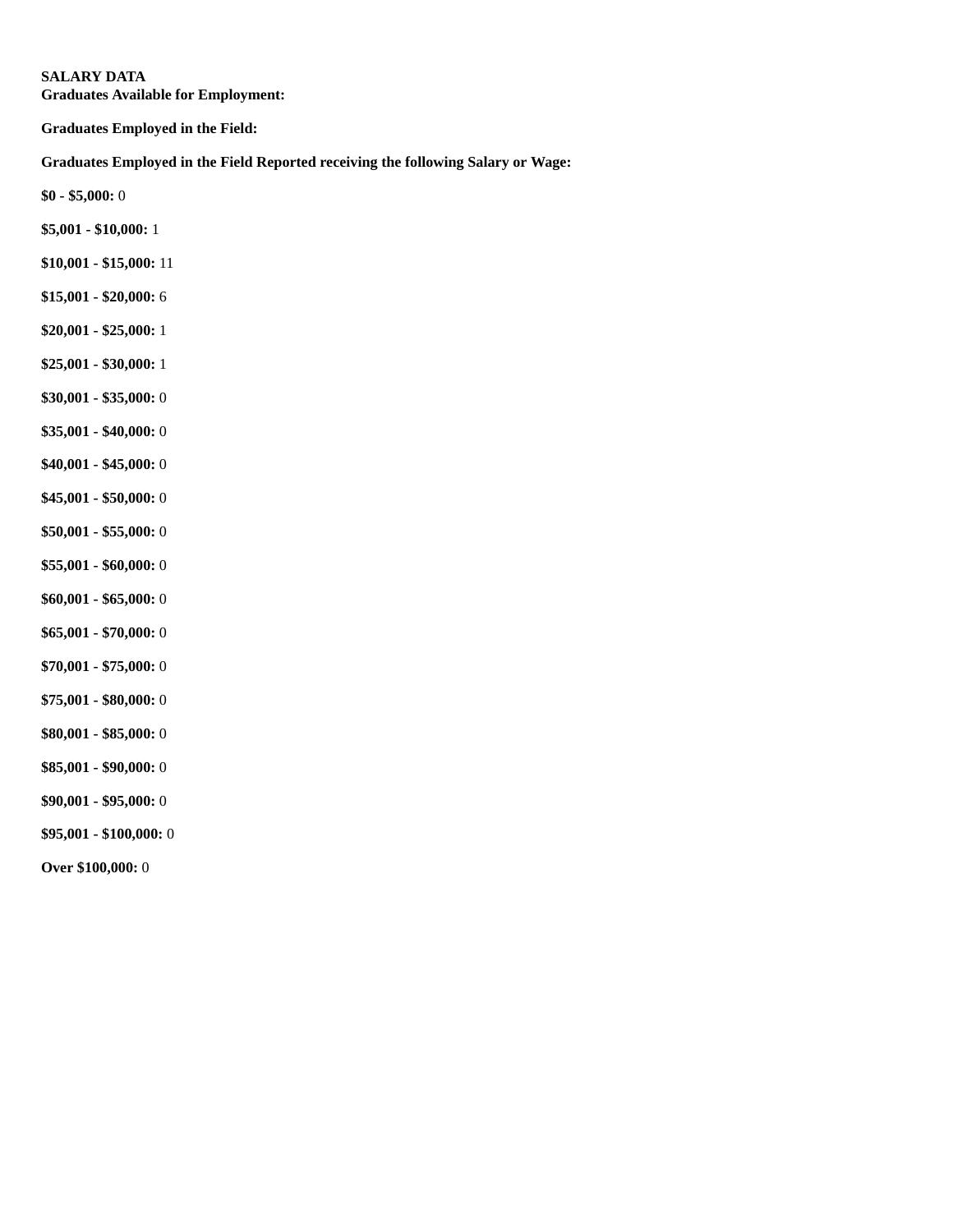

After printing, you can proceed to enter in additional Programs data OR you can begin to enter in Branches data

### **BPPE Annual Report for 2016 – Programs**

**Tracking Number:** 20171201102455

**Report for Year:** 2016

**Institution Name:** ASIAN-AMERICAN INTERNATIONAL BEAUTY COLLEGE

**Institution Code:** 3008411

### **INFORMATON FOR EACH EDUCATIONAL PROGRAM OFFERED AT THE INSTITUTION Degree/Program Level:** DiplomaCertificate

**If Other, please specify:**

**Degree/Program Title:** DiplomaCertificate

**If Other Doctorate, Other Master, Other Bachelor, Other Associate or Other was chosen, please specify:** Certificate

**Name of Program (e.g. Business Administration, Massage, etc.):** Esthetician / Skin Care

**Number of Degrees or Diplomas Awarded:** 110

**Total Charges for this program (Report whole dollars only): \$** 3500

**The percentage of enrolled students in 2016 receiving federal student loans to pay for this program.** 0

**The percentage of graduates in 2016 who took out federal student loans to pay for this program.** 0

**Number of Students Who Began the Program:** 121

**Students Available for Graduation:** 121

**On-time Graduates:** 0

**Completion Rate:** 0

**150% Completion Rate:** 97

**Is the above data taken from the Integrated Postsecondary Education Data System (IPEDS) of the United States Department of Education?:** yes

**PLACEMENT Graduates Available for Employment:** 117

**Graduates Employed in the Field:** 69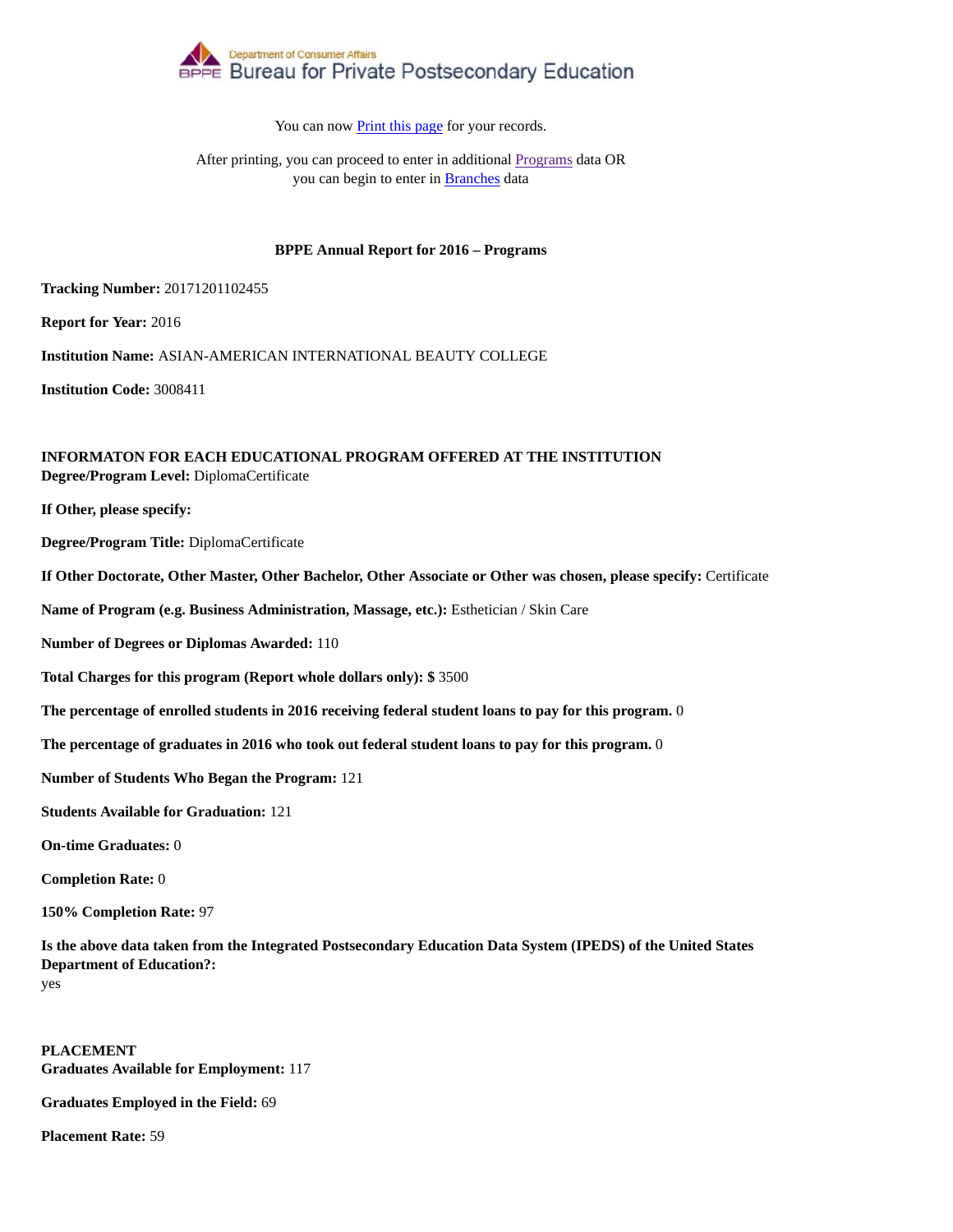**Graduates employed in the field at least 30 hours per week:** 66

**Indicate the number of graduates employed: Single position in field:** 68 **Concurrent aggregated positions in field (2 or more posistions at the same time):** 1 **Freelance/self-employed:** 0 **By the institution or an employer owned by the institution, or an employer who shared ownership with the institution:** 0

### **EXAM PASSAGE RATE Does this educational program lead to an occupation that requires State licensing?:** yes

**If Yes, please provide the information below (For each of the last two years): First Data Year 2016:**

**Name of the State licensing entity that licenses this field:** California State Board Of Barbering And Cosmetology

**Name of Exam:** Cosmetology

**Number of Graduates Taking State Exam:** 77

**Number Who Passed the State Exam:** 71

**Number Who Failed the State Exam:** 6

**Passage Rate:** 92

**Is this data from the State licensing agency that administered the exam?:** yes

**Name of Agency:** California State Board Of Barbering And Cosmetology

**If the response to #29 was no, provide a description of the process used for attempting to contact students:**

**Second Data Year 2015:**

**Name of the State licensing entity that licenses this field:** California State Board Of Barbering And Cosmetology

**Name of State Exam:** Esthetician

**Number of Graduates Taking State Exam:** 91

**Number Who Passed the State Exam:** 88

**Number Who Failed the State Exam:** 5

**Passage Rate:** 95

**Is this data from the licensing agency that administered the State exam?:** yes

**Name of Agency:** California State Board Of Barbering And Cosmetology

**If the response to #37 was no, provide a description of the process used for attempting to contact students:**

**Do graduates have the option or requirement for more than one type of licensing State exam?:**

**Provide the names of other licensing exam options: Name of Option/Requirement:**

**Name of Option/Requirement:**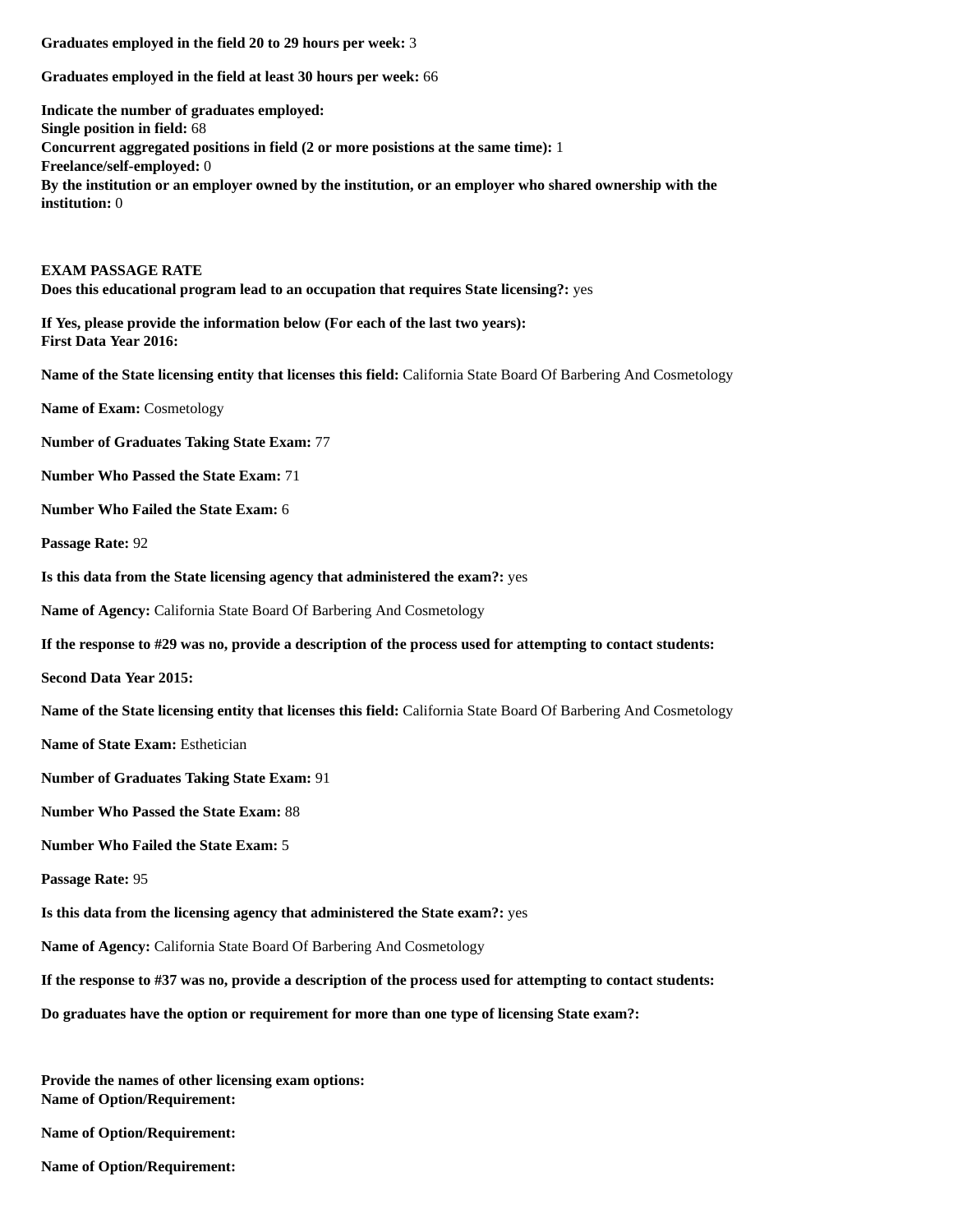**Graduates Available for Employment:** 117

**Graduates Employed in the Field:** 69

# **Graduates Employed in the Field Reported receiving the following Salary or Wage:**

- **\$5,001 \$10,000:** 6
- **\$10,001 \$15,000:** 29
- **\$15,001 \$20,000:** 19
- **\$20,001 \$25,000:** 11
- **\$25,001 \$30,000:** 3
- **\$30,001 \$35,000:** 0
- **\$35,001 \$40,000:** 0
- **\$40,001 \$45,000:** 0
- **\$45,001 \$50,000:** 0
- **\$50,001 \$55,000:** 0
- **\$55,001 \$60,000:** 0
- **\$60,001 \$65,000:** 0
- **\$65,001 \$70,000:** 0
- **\$70,001 \$75,000:** 0
- **\$75,001 \$80,000:** 0
- **\$80,001 \$85,000:** 0
- **\$85,001 \$90,000:** 0
- **\$90,001 \$95,000:** 0
- **\$95,001 \$100,000:** 0
- **Over \$100,000:** 0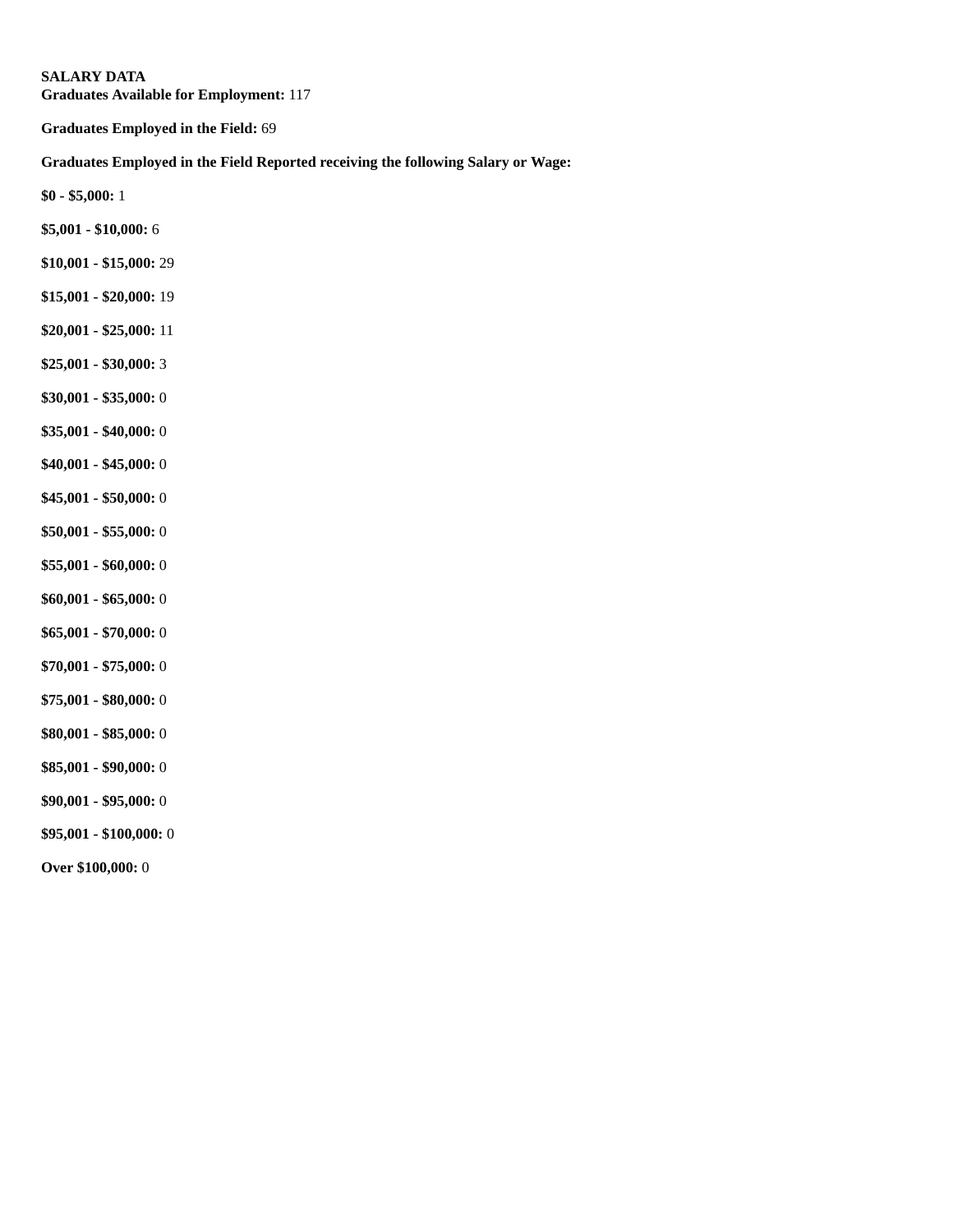

After printing, you can proceed to enter in additional Programs data OR you can begin to enter in Branches data

### **BPPE Annual Report for 2016 – Programs**

**Tracking Number:** 20171201101635

**Report for Year:** 2016

**Institution Name:** ASIAN-AMERICAN INTERNATIONAL BEAUTY COLLEGE

**Institution Code:** 3008411

### **INFORMATON FOR EACH EDUCATIONAL PROGRAM OFFERED AT THE INSTITUTION Degree/Program Level:** DiplomaCertificate

**If Other, please specify:**

**Degree/Program Title:** DiplomaCertificate

**If Other Doctorate, Other Master, Other Bachelor, Other Associate or Other was chosen, please specify:** Certificate

**Name of Program (e.g. Business Administration, Massage, etc.):** Instructor

**Number of Degrees or Diplomas Awarded:** 8

**Total Charges for this program (Report whole dollars only): \$** 3500

**The percentage of enrolled students in 2016 receiving federal student loans to pay for this program.** 0

**The percentage of graduates in 2016 who took out federal student loans to pay for this program.** 0

**Number of Students Who Began the Program:** 8

**Students Available for Graduation:** 8

**On-time Graduates:** 0

**Completion Rate:** 0

**150% Completion Rate:** 100

**Is the above data taken from the Integrated Postsecondary Education Data System (IPEDS) of the United States Department of Education?:** yes

**PLACEMENT Graduates Available for Employment:** 8

**Graduates Employed in the Field:** 3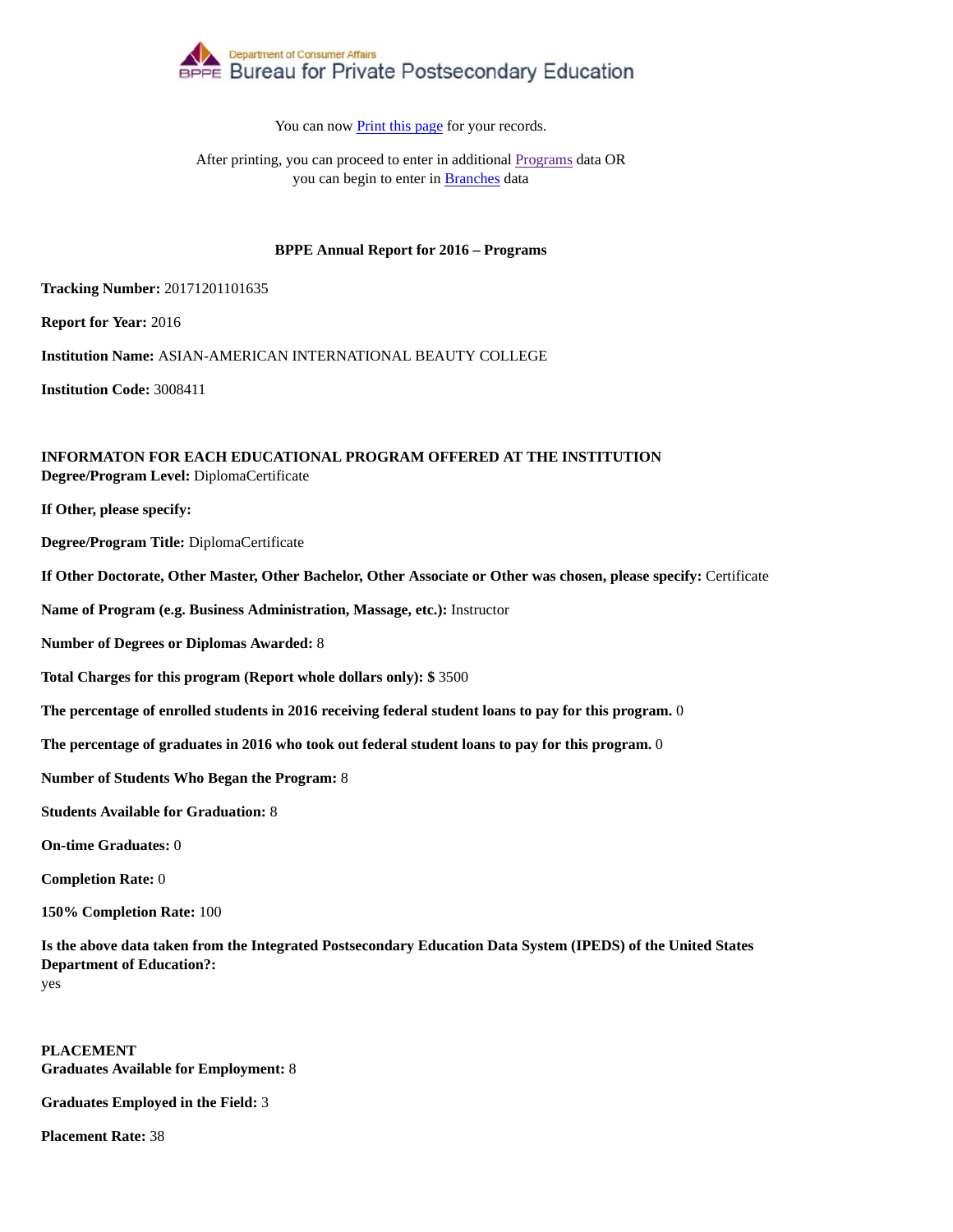**Graduates employed in the field at least 30 hours per week:** 2

**Indicate the number of graduates employed: Single position in field:** 3 **Concurrent aggregated positions in field (2 or more posistions at the same time):** 0 **Freelance/self-employed:** 0 **By the institution or an employer owned by the institution, or an employer who shared ownership with the institution:** 1

### **EXAM PASSAGE RATE Does this educational program lead to an occupation that requires State licensing?:** no

**If Yes, please provide the information below (For each of the last two years): First Data Year 2016:**

**Name of the State licensing entity that licenses this field:**

**Name of Exam:**

**Number of Graduates Taking State Exam:**

**Number Who Passed the State Exam:**

**Number Who Failed the State Exam:**

**Passage Rate:**

**Is this data from the State licensing agency that administered the exam?:**

**Name of Agency:**

**If the response to #29 was no, provide a description of the process used for attempting to contact students:**

**Second Data Year 2015:**

**Name of the State licensing entity that licenses this field:**

**Name of State Exam:**

**Number of Graduates Taking State Exam:**

**Number Who Passed the State Exam:**

**Number Who Failed the State Exam:**

**Passage Rate:**

**Is this data from the licensing agency that administered the State exam?:**

**Name of Agency:**

**If the response to #37 was no, provide a description of the process used for attempting to contact students:**

**Do graduates have the option or requirement for more than one type of licensing State exam?:**

**Provide the names of other licensing exam options: Name of Option/Requirement:**

**Name of Option/Requirement:**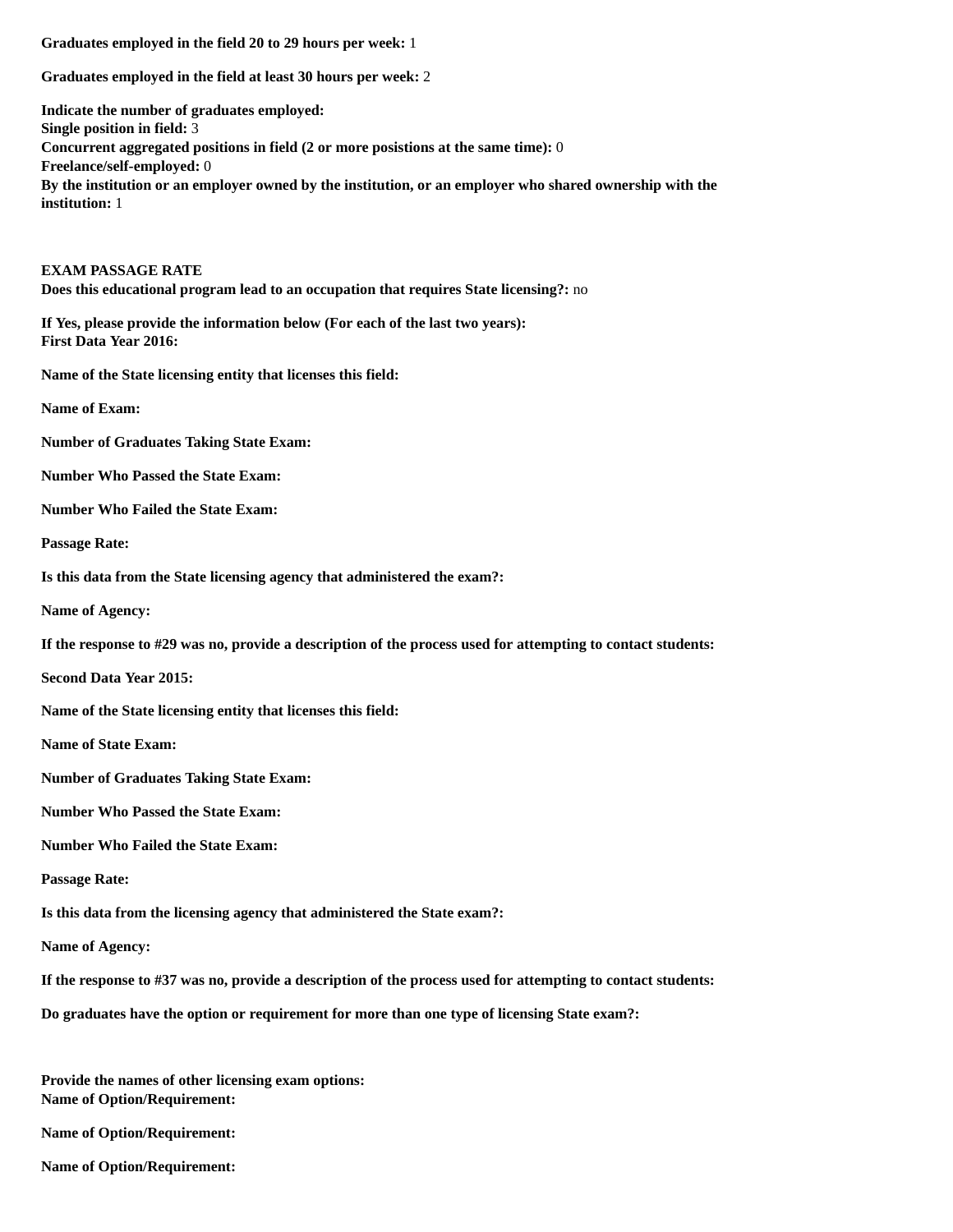**Graduates Available for Employment:**

**Graduates Employed in the Field:**

**Graduates Employed in the Field Reported receiving the following Salary or Wage:**

- **\$5,001 \$10,000:** 0
- **\$10,001 \$15,000:** 2
- **\$15,001 \$20,000:** 1
- **\$20,001 \$25,000:** 0
- **\$25,001 \$30,000:** 0
- **\$30,001 \$35,000:** 0
- **\$35,001 \$40,000:** 0
- **\$40,001 \$45,000:** 0
- **\$45,001 \$50,000:** 0
- **\$50,001 \$55,000:** 0
- **\$55,001 \$60,000:** 0
- **\$60,001 \$65,000:** 0
- **\$65,001 \$70,000:** 0
- **\$70,001 \$75,000:** 0
- **\$75,001 \$80,000:** 0
- **\$80,001 \$85,000:** 0
- **\$85,001 \$90,000:** 0
- **\$90,001 \$95,000:** 0
- **\$95,001 \$100,000:** 0
- **Over \$100,000:** 0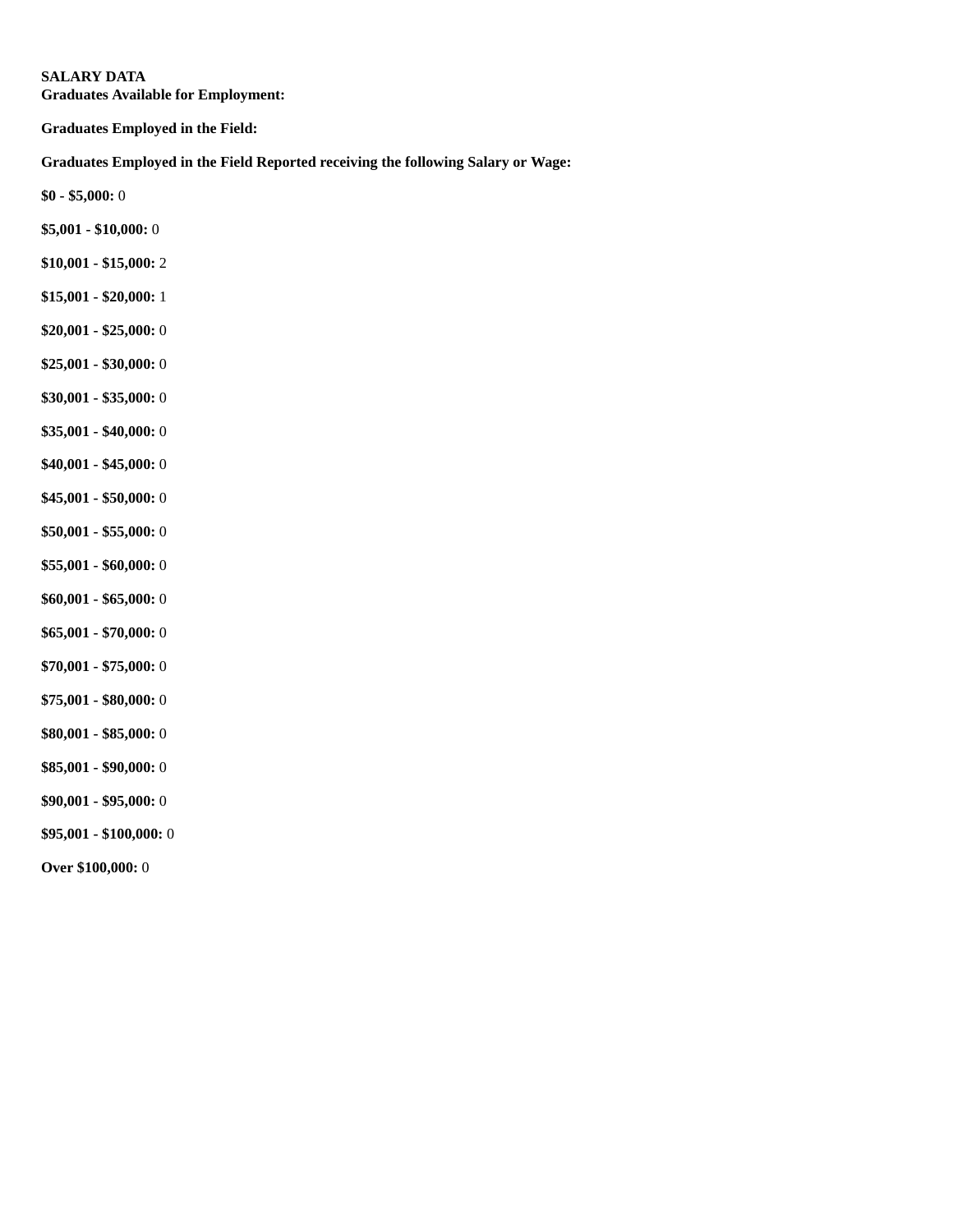

After printing, you can proceed to enter in additional Programs data OR you can begin to enter in Branches data

### **BPPE Annual Report for 2016 – Programs**

**Tracking Number:** 20171201103221

**Report for Year:** 2016

**Institution Name:** ASIAN-AMERICAN INTERNATIONAL BEAUTY COLLEGE

**Institution Code:** 3008411

### **INFORMATON FOR EACH EDUCATIONAL PROGRAM OFFERED AT THE INSTITUTION Degree/Program Level:** DiplomaCertificate

**If Other, please specify:**

**Degree/Program Title:** DiplomaCertificate

**If Other Doctorate, Other Master, Other Bachelor, Other Associate or Other was chosen, please specify:** Certificate

**Name of Program (e.g. Business Administration, Massage, etc.):** Manicurist

**Number of Degrees or Diplomas Awarded:** 605

**Total Charges for this program (Report whole dollars only): \$** 580

**The percentage of enrolled students in 2016 receiving federal student loans to pay for this program.** 0

**The percentage of graduates in 2016 who took out federal student loans to pay for this program.** 0

**Number of Students Who Began the Program:** 647

**Students Available for Graduation:** 647

**On-time Graduates:** 5

**Completion Rate:** 1

**150% Completion Rate:** 93

**Is the above data taken from the Integrated Postsecondary Education Data System (IPEDS) of the United States Department of Education?:** yes

**PLACEMENT Graduates Available for Employment:** 563

**Graduates Employed in the Field:** 319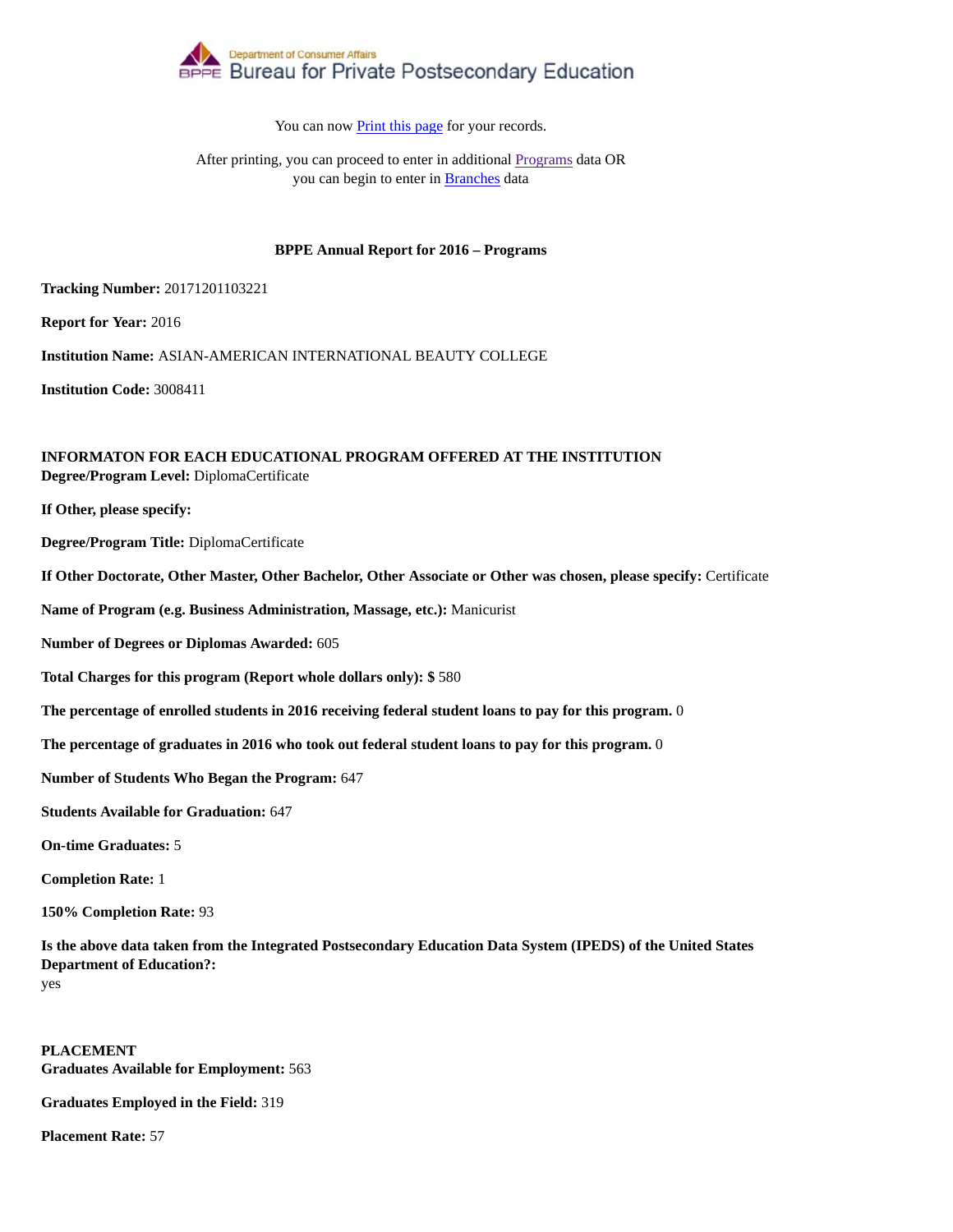**Graduates employed in the field at least 30 hours per week:** 295

**Indicate the number of graduates employed: Single position in field:** 316 **Concurrent aggregated positions in field (2 or more posistions at the same time):** 3 **Freelance/self-employed:** 0 **By the institution or an employer owned by the institution, or an employer who shared ownership with the institution:** 0

**EXAM PASSAGE RATE Does this educational program lead to an occupation that requires State licensing?:** yes

**If Yes, please provide the information below (For each of the last two years): First Data Year 2016:**

**Name of the State licensing entity that licenses this field:** California State Board Of Barbering And Cosmetology

**Name of Exam:** Manicurist

**Number of Graduates Taking State Exam:** 467

**Number Who Passed the State Exam:** 397

**Number Who Failed the State Exam:** 68

**Passage Rate:** 85

**Is this data from the State licensing agency that administered the exam?:** yes

**Name of Agency:** California State Board Of Barbering And Cosmetology

**If the response to #29 was no, provide a description of the process used for attempting to contact students:**

**Second Data Year 2015:**

**Name of the State licensing entity that licenses this field:** California State Board Of Barbering And Cosmetology

**Name of State Exam:** Manicurist

**Number of Graduates Taking State Exam:** 411

**Number Who Passed the State Exam:** 374

**Number Who Failed the State Exam:** 37

**Passage Rate:** 91

**Is this data from the licensing agency that administered the State exam?:** yes

**Name of Agency:**

**If the response to #37 was no, provide a description of the process used for attempting to contact students:**

**Do graduates have the option or requirement for more than one type of licensing State exam?:**

**Provide the names of other licensing exam options: Name of Option/Requirement:**

**Name of Option/Requirement:**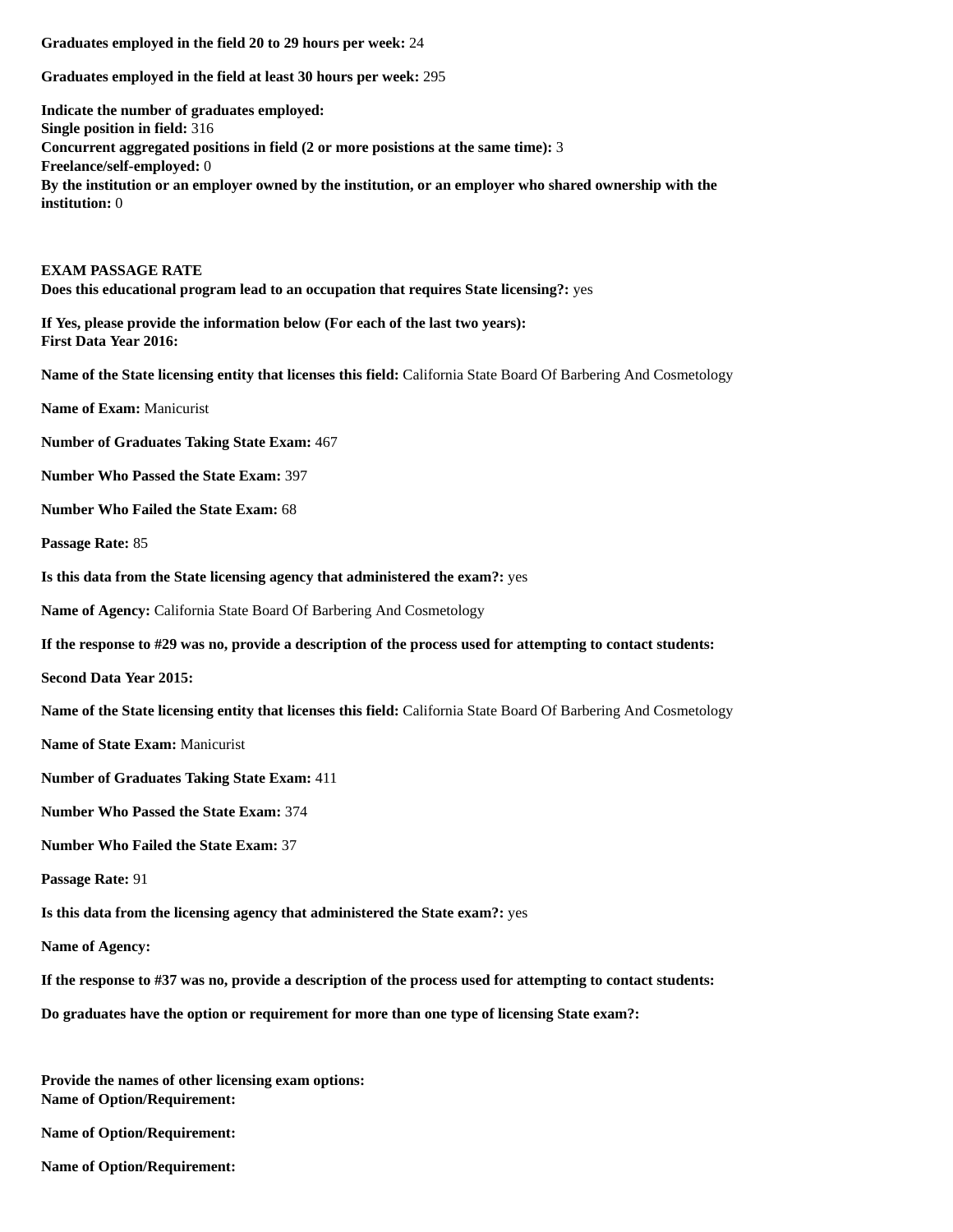**Graduates Available for Employment:** 563

**Graduates Employed in the Field:** 319

# **Graduates Employed in the Field Reported receiving the following Salary or Wage:**

- **\$5,001 \$10,000:** 7
- **\$10,001 \$15,000:** 284
- **\$15,001 \$20,000:** 24
- **\$20,001 \$25,000:** 1
- **\$25,001 \$30,000:** 1
- **\$30,001 \$35,000:** 1
- **\$35,001 \$40,000:** 0
- **\$40,001 \$45,000:** 0
- **\$45,001 \$50,000:** 0
- **\$50,001 \$55,000:** 0
- **\$55,001 \$60,000:** 0
- **\$60,001 \$65,000:** 0
- **\$65,001 \$70,000:** 0
- **\$70,001 \$75,000:** 0
- **\$75,001 \$80,000:** 0
- **\$80,001 \$85,000:** 0
- **\$85,001 \$90,000:** 0
- **\$90,001 \$95,000:** 0
- **\$95,001 \$100,000:** 0
- **Over \$100,000:** 0